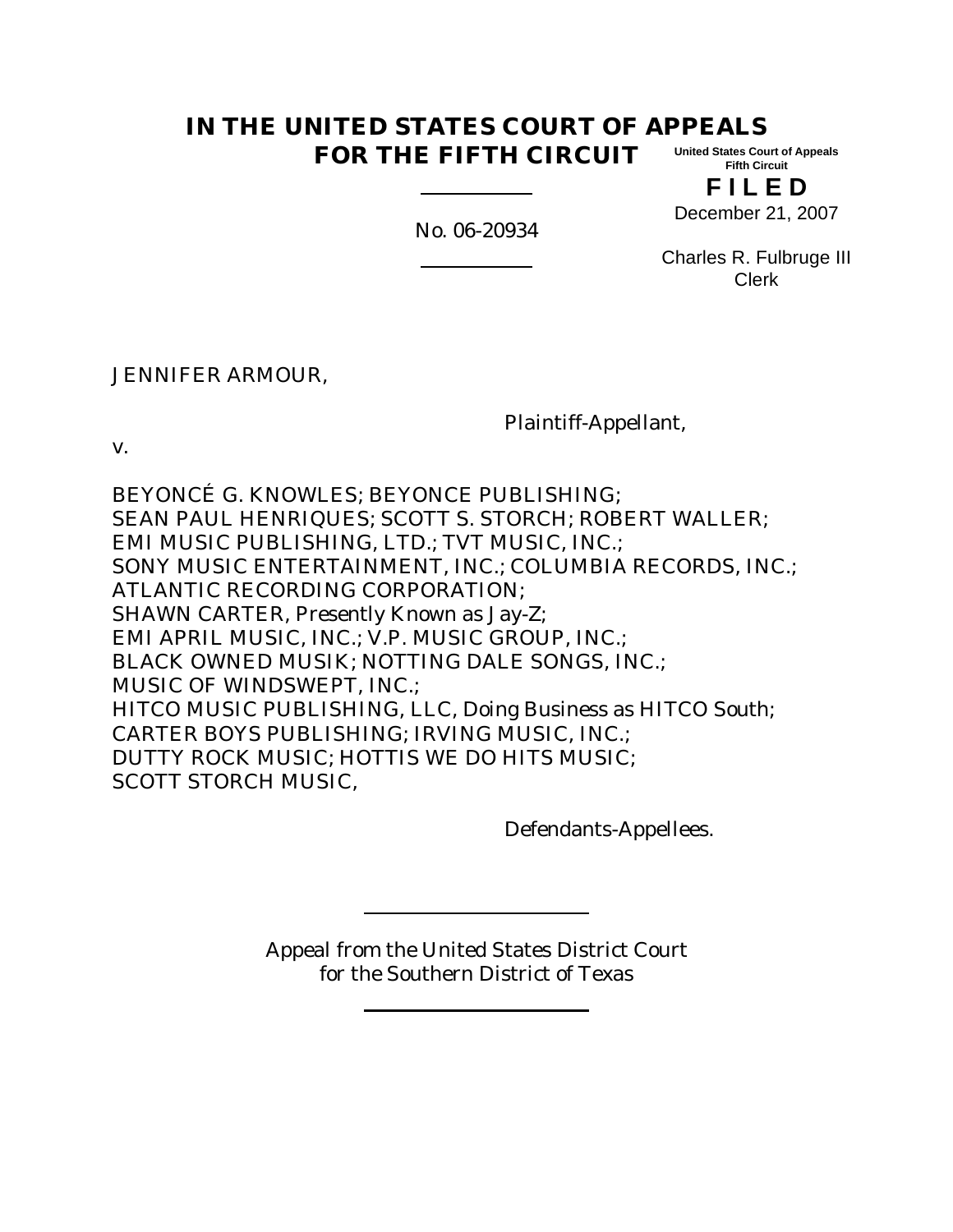### No. 06-20934

Before HIGGINBOTHAM, SMITH, and OWEN, Circuit Judges. PER CURIAM:

I.

Jennifer Armour, an aspiring singer and songwriter, composed a demo tape that she hoped would help advance her career. Produced in early January 2003, the material on the tape included an instrumental version of her song, "Got a Little Bit of Love for You" (hereinafter "Little Bit of Love"). On February 12, 2003, Armour registered a copyright of an *a cappella* version of "Little Bit of Love." On May 1, 2006, she registered a copyright of an instrumental version of the same song.

Sometime between January and March 2003, Armour's manager, Marc McKinney, sent copies of the tape to a number of people thought to be associated with Beyoncé Knowles, a successful, popular rhythm-and-blues artist. After sending the tapes, McKinney heard nothing in response, nor were any of the tapes returned.

Meanwhile, in February 2003, Beyoncé entered a recording studio and began work on a new album with collaborators Robert Waller and Scott Storch. The album included a song entitled "Baby Boy." After finishing in the studio, Beyoncé decided to add a guest artist, Sean Paul, who contributed a section to the song. Beyoncé commercially released "Baby Boy" on June 24, 2003, and it soon became a hit.

Armour claims to have heard Beyoncé perform "Baby Boy" at a concert and to have been struck by the similarities between that song and her own. On July 11, 2005, Armour filed a suit for copyright infringement against Beyoncé, Robert Waller, Scott Storch, Sean Paul, their respective record labels, and various other parties alleged to have been involved in the creation and distribution of "Baby Boy" (all defendants hereinafter collectively referred to as "Beyoncé"). Armour

2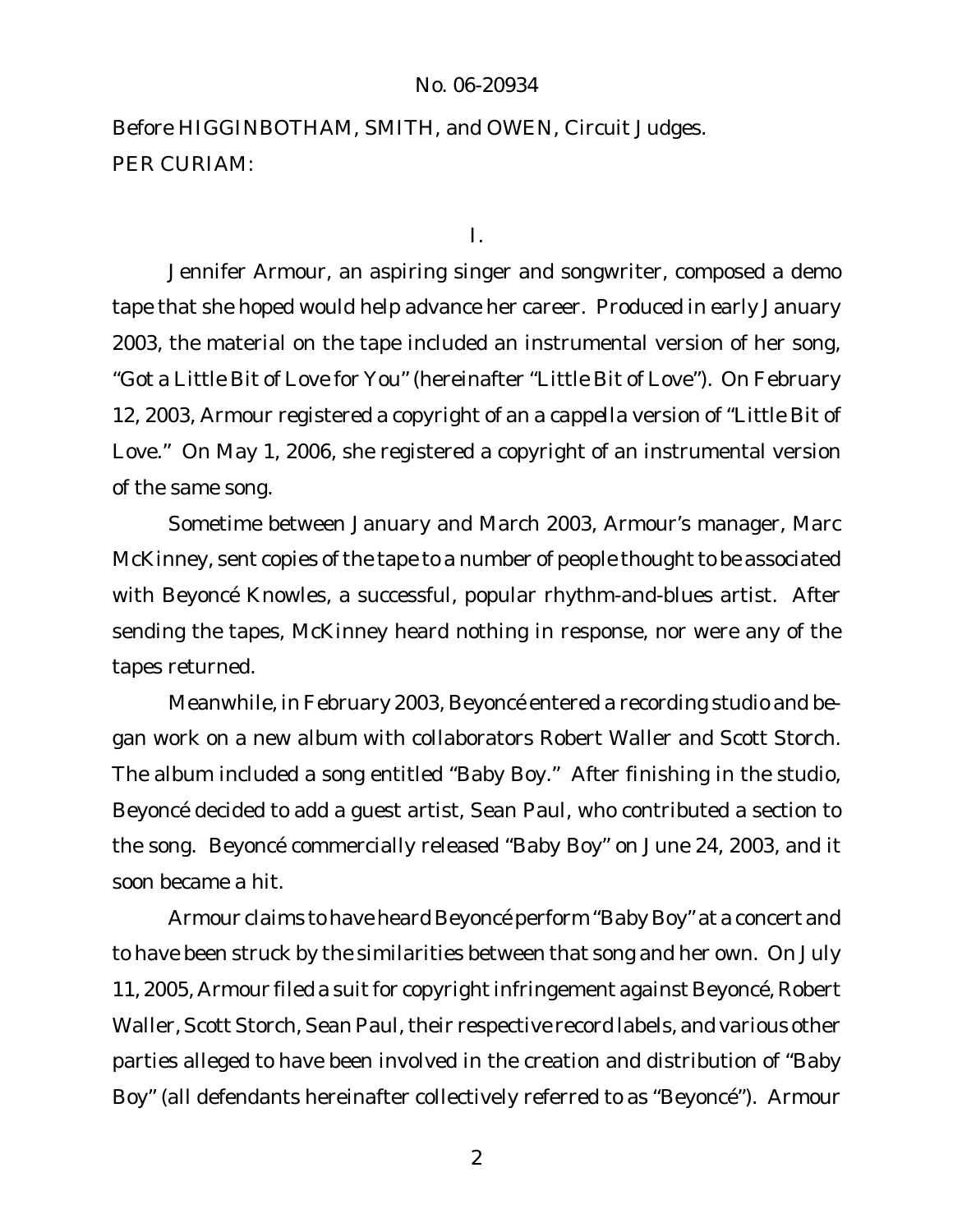## No. 06-20934

claims she had a valid copyright to "Little Bit of Love," that Beyoncé copied parts of "Little Bit of Love" in creating "Baby Boy," and that the two songs sound substantially similar to establish a claim of infringement. Armour principally claims Beyoncé copied portions of the melody of the two-bar "hook"SSpop parlance for "chorus"SSthat formed the musical heart of "Little Bit of Love."<sup>1</sup>

Beyoncé successfully moved for summary judgment, contending that Armour had not established any genuine issues of material fact. Although the district court found summary judgment inappropriate as to some elements of Armour's copyright infringement claim, it concluded that no reasonable jury could find the two songs substantially similar. The court also awarded Beyoncé costs. We affirm the judgment, dismiss the appeal of an order awarding costs, and deny a motion to strike record excerpts.

II.

We review a summary judgment *de novo*, applying the same standards as did the district court. *Gowesky v. Singing River Hosp. Sys.*, 321 F.3d 503, 507 (5th Cir. 2003). To prove copyright infringement, a plaintiff must establish

Beyoncé's hook repeats four times and accompanies the following lyrics:

Ba-by boy you stay on my mind, ful-fill my fan-ta-sies I think a-bout you all the time, I see you in my dreams Ba-by boy not a day goes by, with-out my fan-ta-sies I think a-bout you all the time, I see you in my dreams

 $1$  Armour's hook repeats twice and accompanies the following lyrics:

Let me know what you wan-na do, ba-by it's your call Got-ta l'il bit a love for you, I can stop it or make it grow Let me know what you wan-na do, ba-by it's your call Got-ta l'il bit a love for you, I can stop it or make it grow

The lyrics differ in word and substance: Armour's evince somewhat less love for her "ba-by"SS "a l'il bit"SSand somewhat more control over such love, which she can "stop" or "make grow;" Beyoncé's suggest a deeper and more stubborn love, which pervades her thoughts, dreams, and "fan-ta-sies." Yet, though the nature and depth of their loves may differ, Armour claims they find expression by way of the same musical melody.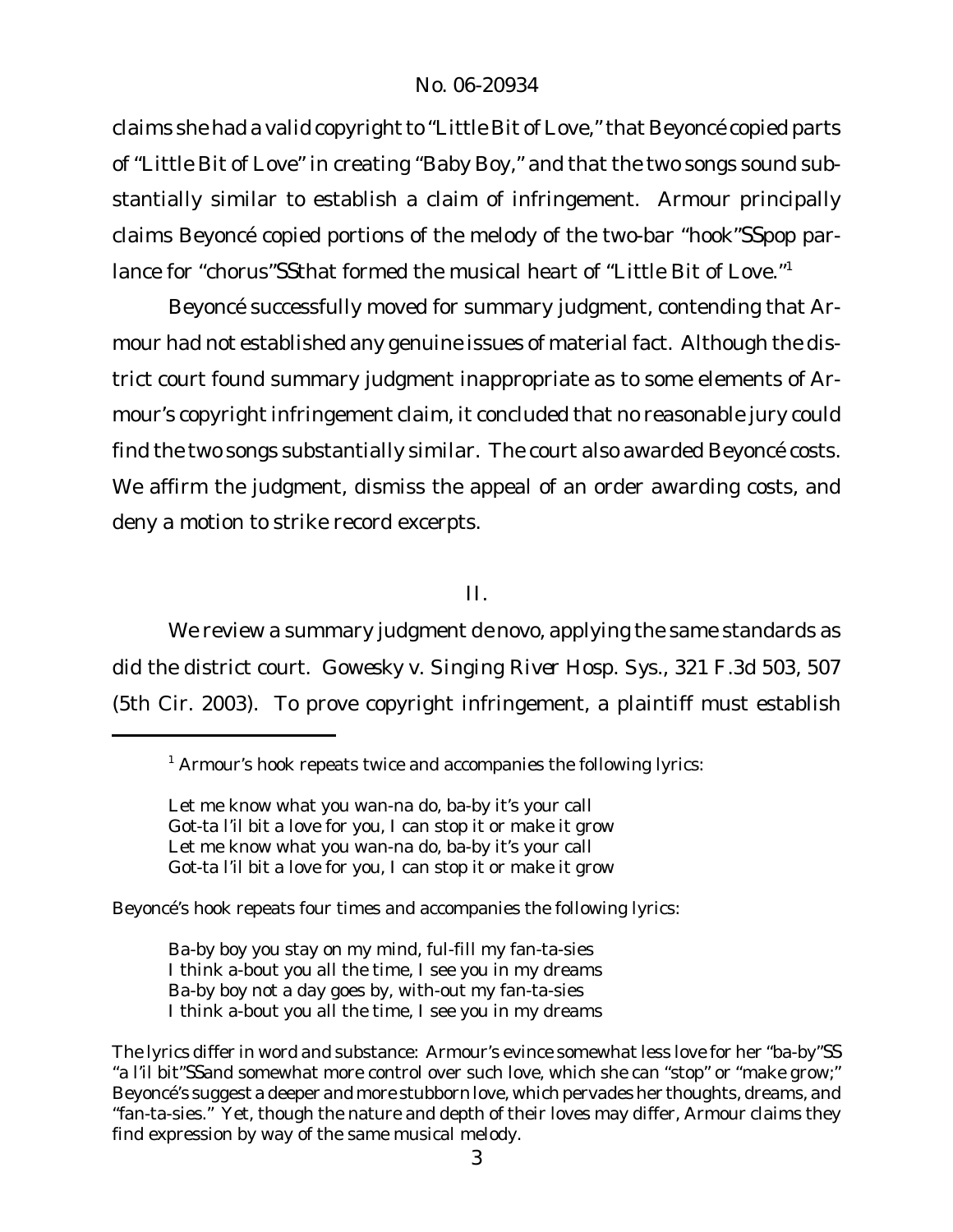(1) ownership of a valid copyright; (2) factual copying; and (3) substantial similarity. $2$ 

The second prong, factual copying, can be proved by direct or circumstantial evidence. To make out a circumstantial claim, a plaintiff must prove that (1) the defendant had access to the copyrighted work before creation of the infringing work and (2) the works contain similarities that are probative of copying.<sup>3</sup> In other words, for the circumstantial case of factual copying, the combined existence of access to the copyrighted work and similarities between the two works establishes the assumption as a matter of law that copying in fact occurred. Once a plaintiff circumstantially establishes factual copying, the defendant may rebut the circumstantial evidence if he can prove that he independently created the work. *Positive Black Talk*, 394 F.3d at 367-68.

Finally, once a valid copyright and factual copying have been established, the plaintiff must establish the third prong of substantial similarity. Here, the plaintiff must show that the copyrighted expressions in the two works are sufficiently alike that the copyright to the original work has been infringed. *Id*.

Armour sought to establish the second prong circumstantially by proving access and probative similarity. Beyoncé disputed access and probative similarity and sought to rebut factual copying by claiming independent creation. The district court refused to grant summary judgment on access, probative similarity, or independent creation but granted summary judgment on the third prong of substantial similarity.

<sup>2</sup> *Positive Black Talk, Inc. v. Cash Money Records, Inc.*, 394 F.3d 357, 367 (5th Cir. 2004). Factual copying and substantial similarity have sometimes been collectively termed "actionable copying." *Id.*

<sup>&</sup>lt;sup>3</sup> Id. at 367-68. Alternatively, factual copying may be proved by showing such a "striking similarity" between the two works that the similarity could only be explained by actual copying. *Id.* at 371 n.10; *see also Selle v. Gibb*, 741 F.2d 896, 904 (7th Cir. 1984) (requiring similarity "of a kind that can only be explained by copying, rather than by coincidence, independent creation, or prior common source.").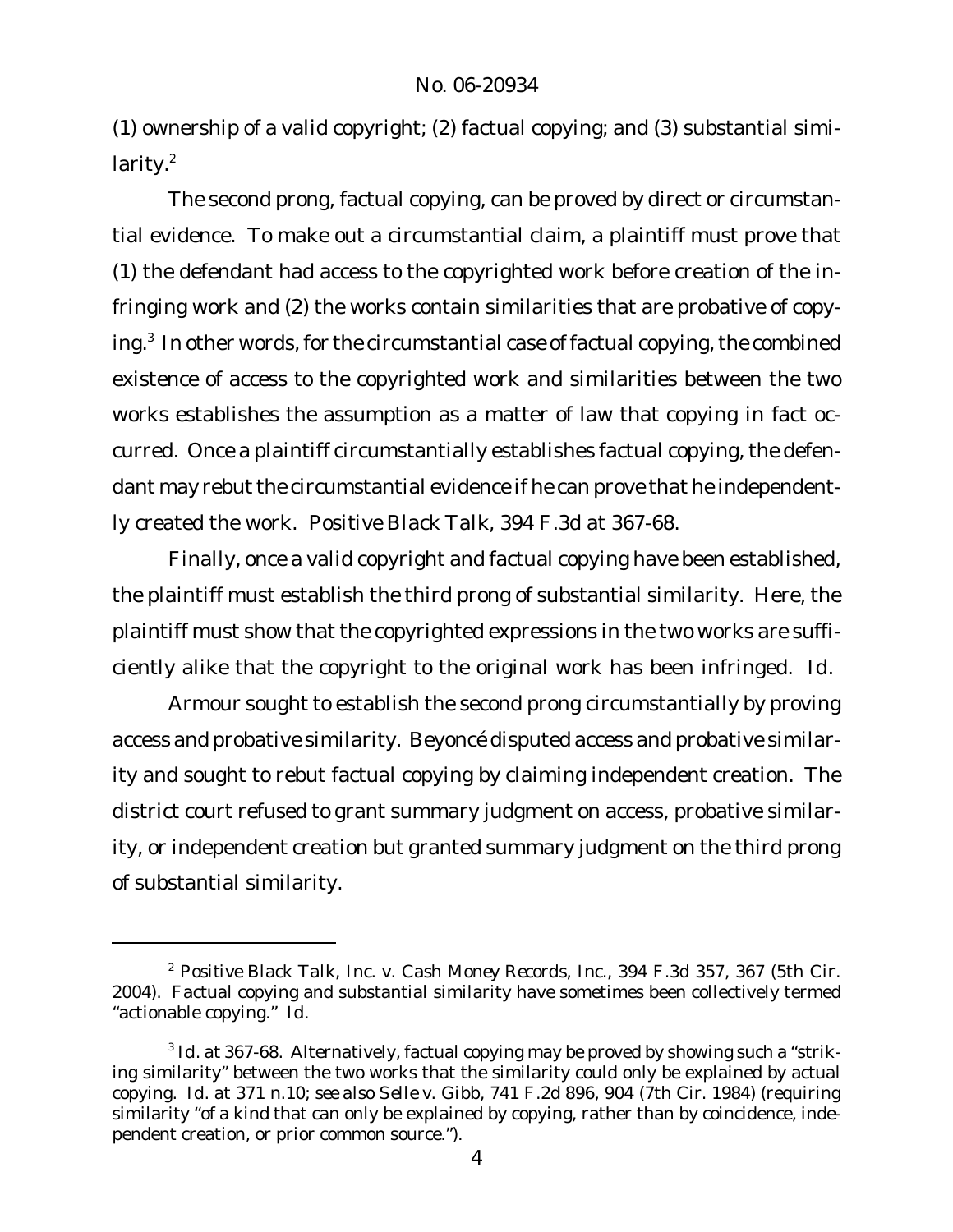### No. 06-20934

On appeal, Armour requests that we reverse the finding of no substantial similarity. Beyoncé asks us to affirm the substantial similarity finding or, alternatively, to affirm on the ground of access, probative similarity, or independent creation. We conclude that Armour cannot prove Beyoncé had access to Armour's demo tape before composing the allegedly infringing elements of her own song, so we affirm the summary judgment on that ground<sup>4</sup> and do not reach the question of probative or substantial similarity.

### III.

To establish access, a plaintiff must prove that "the person who created the allegedly infringing work had a reasonable opportunity to view the copyrighted work" before creating the infringing work.<sup>5</sup> Indeed, "[a] bare possibility will not suffice; neither will a finding of access based on speculation or conjecture."<sup>6</sup> "Reasoning that amounts to nothing more than a 'tortuous chain of hypothetical transmittals' is insufficient to infer access."<sup>7</sup> "[O]nce the moving party has properly supported his summary judgment motion, the nonmoving party must rebut with 'significant probative' evidence."<sup>8</sup> Such evidence must be sufficient on its

<sup>4</sup> *See LLEH, Inc. v. Wichita County, Tex.*, 289 F.3d 358, 364 (5th Cir. 2002) (permitting affirmance for any reason supported by the record, even if not relied on by the district court). "It is an elementary proposition, and the supporting cases too numerous to cite, that this court 'may affirm on any grounds supported by the record'. . . ." *Sobranes Recovery Pool I, LLC v. Todd & Hughes Constr. Corp.*, No. 06-10912, 2007 U.S. App. LEXIS 27469, at \*11 (5th Cir. Nov. 28, 2007) (footnote omitted).

<sup>5</sup> *Peel & Co. v. The Rug Market*, 238 F.3d 391, 394 (5th Cir. 2001); *see also Ferguson v. Nat'l Broad. Co.*, 584 F.2d 111, 113 (5th Cir. 1978).

<sup>6</sup> *Peel*, 238 F.3d at 394-95.

<sup>7</sup> *Bouchat v. Baltimore Ravens, Inc.*, 241 F.3d 350, 354 (4th Cir. 2001) (quoting *Towler v. Sayles*, 76 F.3d 579, 583 (4th Cir. 1996)).

<sup>8</sup> *Ferguson*, 584 F.2d at 114 (affirming summary judgment based on lack of access) (quoting *First Nat'l Bank v. Cities Serv. Co.*, 391 U.S. 253, 290 (1968)).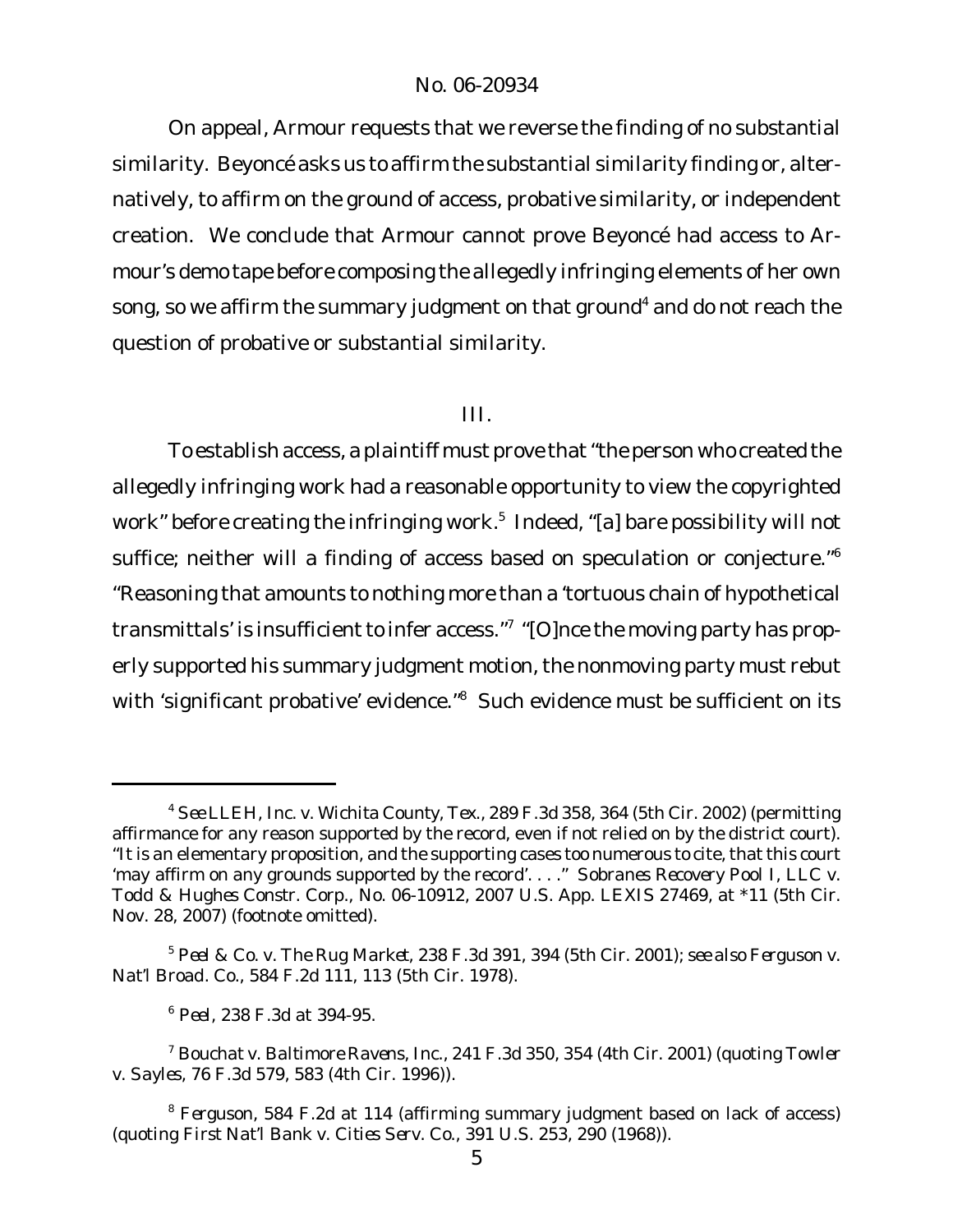own to "support a jury verdict in the nonmoving party's favor." Taking the access and summary judgment standards together, a plaintiff can survive summary judgment only if his evidence is *significantly probative* of a *reasonable opportunity* for access.

## A.

Beyoncé's creation of "Baby Boy" was a gradual process, involving various iterations and refinements over time. Although Beyoncé did not put the final touches on her song until March 13, 2003, the parties agree that she composed the key allegedly infringing portion of "Baby Boy"SSthe melody of the two-bar "hook"SSby February 13, 2003.<sup>10</sup>

Armour suggests four paths by which Beyoncé allegedly had access to Armour's demo before composing the relevant portion of "Baby Boy" on February 13. Armour maintains that her manager, Marc McKinney, mailed or passed the demo tape at the end of January<sup>11</sup> to four of Beyoncé's associates: Matthew Knowles, Beyoncé's father and manager; Jim Vellutato, an executive at Beyoncé's record publisher, Sony Music; Andrew Feigenbaum, an executive at Atlantic Records, the label of Beyoncé's collaborator Sean Paul; and a mysterious man

<sup>9</sup> 11JAMESW.MOOREETAL., MOORE'SFEDERALPRACTICE§ 56.13[2], at 56-146 through 56-147 (3d ed. 2007); *see also Anderson v. Liberty Lobby, Inc.*, 477 U.S. 242, 249 (1986) (internal citations omitted) ("If the evidence is merely colorable, or is not significantly probative, summary judgment may be granted.").

 $10$  During oral argument, Armour's attorney said that "what [Beyoncé] took was the essential two–bar hook that is the heart of Jennifer Armour's song" and conceded that the twobar hook is contained on a track recorded by Beyoncé in an early rough-cut of "Baby Boy" entitled "egypt joint." That track appears on a Pro Tools Data DVD submitted to this court and time-stamped with a creation date of February 13, 2003. We have reviewed "Little Bit of Love" and "Baby Boy," and the two-bar hook is the only similarity between the songs potentially distinct enough to be probative of copying. Beyoncé maintains that "egypt joint" contains all the disputed elements of "Baby Boy." Armour has not offered evidence suggesting that those elements materially changed after the rough version was created on February 13.

 $11$  Armour has supported the "end of January" date with affidavits from her manager, Marc McKinney, and her producer, Lawrence Green.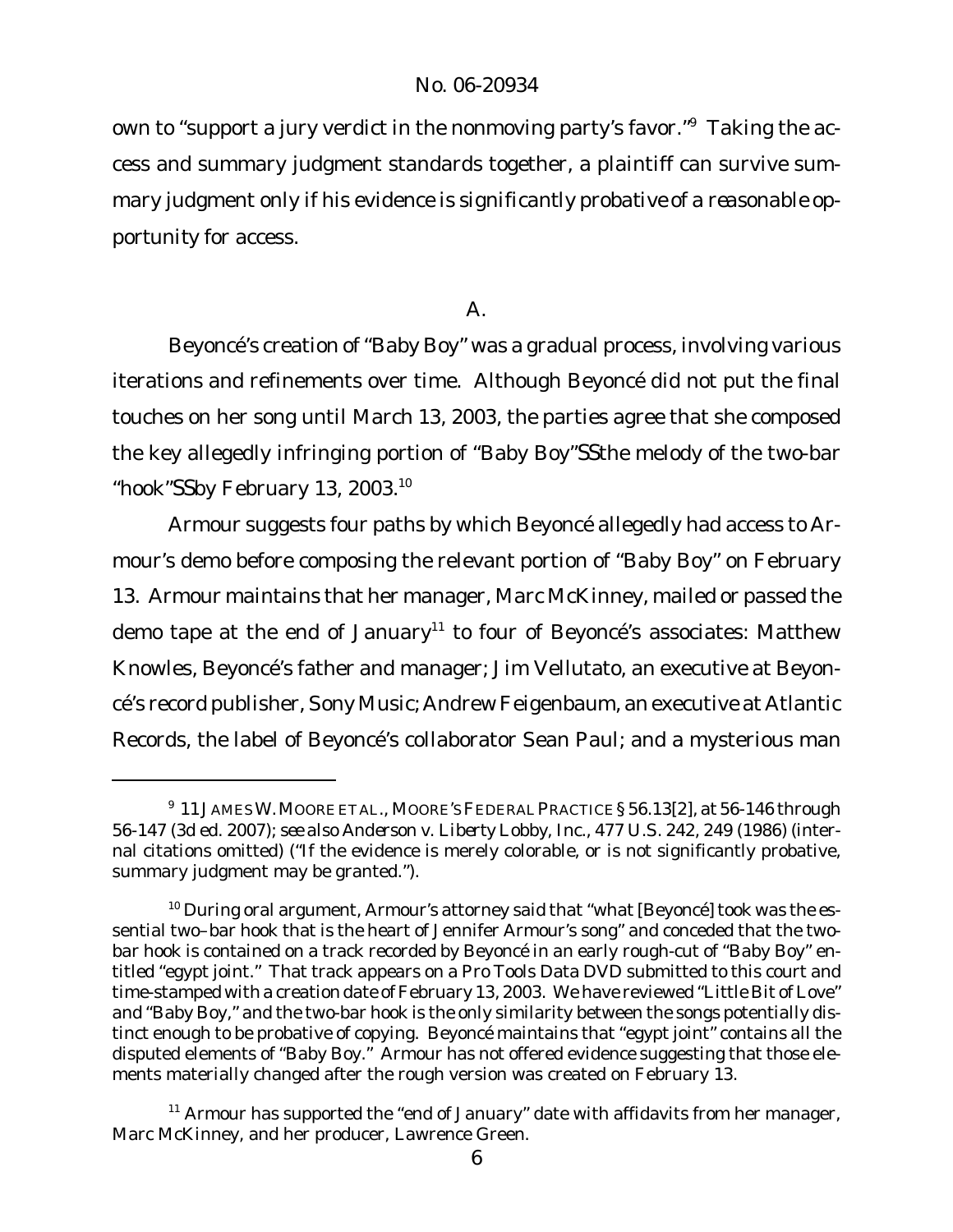known as "T-Bone," who Armour contends was a "friend" of Beyoncé's.

Although the question of when Beyoncé had access to Armour's demo tape through each of the four paths claimed by Armour remains a heavily disputed fact issue, that dispute is almost entirely eclipsed by binding judicial admissions made by Armour in her response to Beyoncé's request for admissions. In her admissions, Armour stated that the demo tapes were sent or given to Beyoncé Knowles, Matthew Knowles, Jim Vellutato, and Andrew Feigenbaum in "either late February or early March 2003."<sup>12</sup> (R. 509-10.). Accordingly, that date constitutes a binding judicial admission that this court must deem conclusively established under Federal Rule of Civil Procedure 26(b).<sup>13</sup>

The binding date of "late February or early March" makes access impossible along the paths involving Matthew Knowles, Jim Vellutato, or Andrew Feigenbaum. Because Beyoncé created the allegedly infringing portion of "Baby Boy" by February 13, Armour could not establish that Beyoncé had access before February 13 to a demo tape that was not sent to her or her associates until "late

 $12$  Armour explained during oral argument that the "late February or early March" date had been mistaken and that subsequent discovery revealed the actual date to be the "end of January." Amour did not move to amend her binding admission; although she sought to amend the date of "early March 2003" alleged in her third amended complaint, the district court denied leave to amend.

 $13$  The binding nature of judicial admissions conserves judicial resources by avoiding the need for disputatious discovery on every conceivable question of fact. Once a fact is formally admitted and thereby set aside in the discovery process, "the party requesting an admission is entitled to rely on the conclusiveness" of it. 7 MOORE'SFEDERALPRACTICE, *supra*, § 36.03[5], at 36-21. "Any matter admitted under this rule is conclusively established unless the court on motion permits withdrawal or amendment of the admission." FED. R. CIV. P. 26(b); *see also Am. Auto. Ass'n v. AAA Legal Clinic*, 930 F.2d 1117, 1120 (5th Cir. 1991) ("'[A] Rule 36 admission is comparable to an admission in pleadings or a stipulation drafted by counsel for use at trial, rather than to an evidentiary admission of a party.' An admission that is not withdrawn or amended cannot be rebutted by contrary testimony . . . .") (quoting Advisory Committee's Note, 48 F.R.D. 487, 534 (1970)); *Dukes v. S.C. Ins. Co.*, 770 F.2d 545, 548-49 (5th Cir. 1985) (granting summary judgment based on plaintiff's admission); *Hulsey v. Texas*, 929 F.2d 168, 171 (5th Cir. 1991) (same).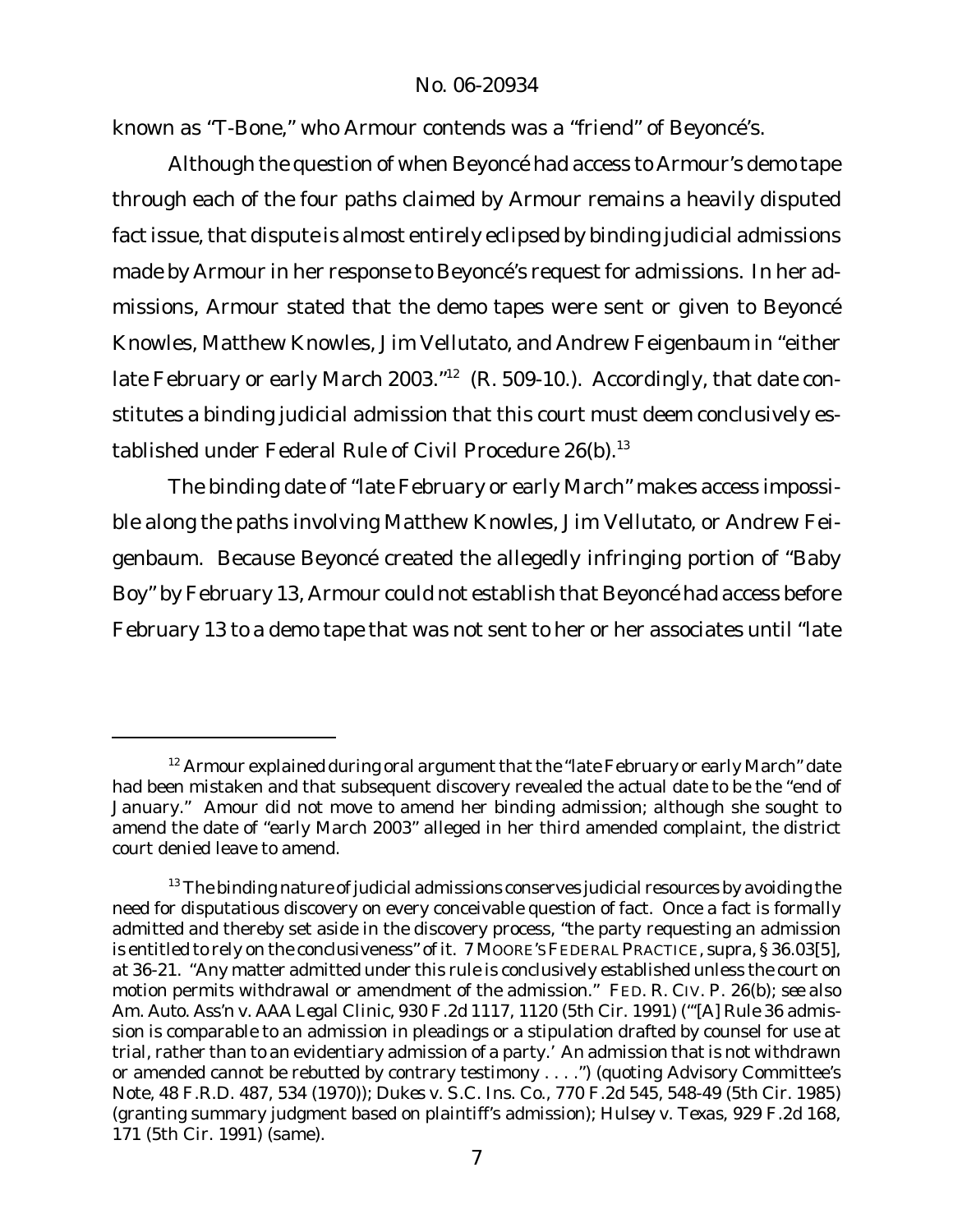February or early March."<sup>14</sup>

B.

The only path not blocked by Armour's admissions involves the elusive T-Bone, who was not mentioned in the admissions.<sup>15</sup> Armour could rely on Mc-Kinney's testimony to support her theory that a tape was mailed to T-Bone at the "end of January" and that it subsequently fell into Beyoncé's hands before she created the allegedly infringing portions of "Baby Boy" by February 13. The T-Bone hypothesis, however, remains the weakest of Armour's theories, because the nature of T-Bone's relationship with Beyoncé has not been well established in the summary judgment record. Armour has not presented enough evidence to establish a genuine issue of material fact on that surmise alone.

Specifically, Armour has offered no direct evidence to explain the nature of T-Bone's relationship to Beyoncé or the frequency with which the mysterious and unidentified "T-Bone" and Beyoncé were in contact. Instead, Armour relies solely on the affidavit of McKinney, Armour's manager. In his affidavit, McKinney states his personal belief that T-Bone and Beyoncé were good friends, but

<sup>14</sup> *See McGaughey v. Twentieth Century Fox Film Corp.*, 12 F.3d 62, 65 (5th Cir. 1994) (stating that infringement was not possible where allegedly infringing work is created before receipt of the allegedly copied work). Moreover, McKinney's affidavit contrary to the binding admissions may not be permitted to rebut the admissions at trial. *See Am. Auto. Ass'n*, 930 F.2d at 1120.

 $15$  Armour additionally suggests that access and copying can be inferred from the fact that Beyoncé settled a copyright suit brought by a different artist claiming that "Baby Boy" infringed lyrics from his song "Hot Steppa." Armour also posits that access and copying can be inferred from Beyoncé's statement, in deposition, that "I wanted to start off with *that song* because we didn't have the pressure of writing a song." (Emphasis added.)

Both of these facts are irrelevant: The fact that Beyoncé settled a copyright suit with a different artist over a different song hardly proves that she had access to Armour's song. Moreover, contrary to Armour's implication, Beyoncé's reference to "that song" did not refer to Armour's song, but instead to a song supplied by Beyoncé's producer, Scott Storch, during the initial recording session. Beyoncé claims Storch had created the song himself, which was then used as inspiration and as the "musical bed" for "Baby Boy." Amour has offered no evidence to suggest that "that song" was actually Armour's song.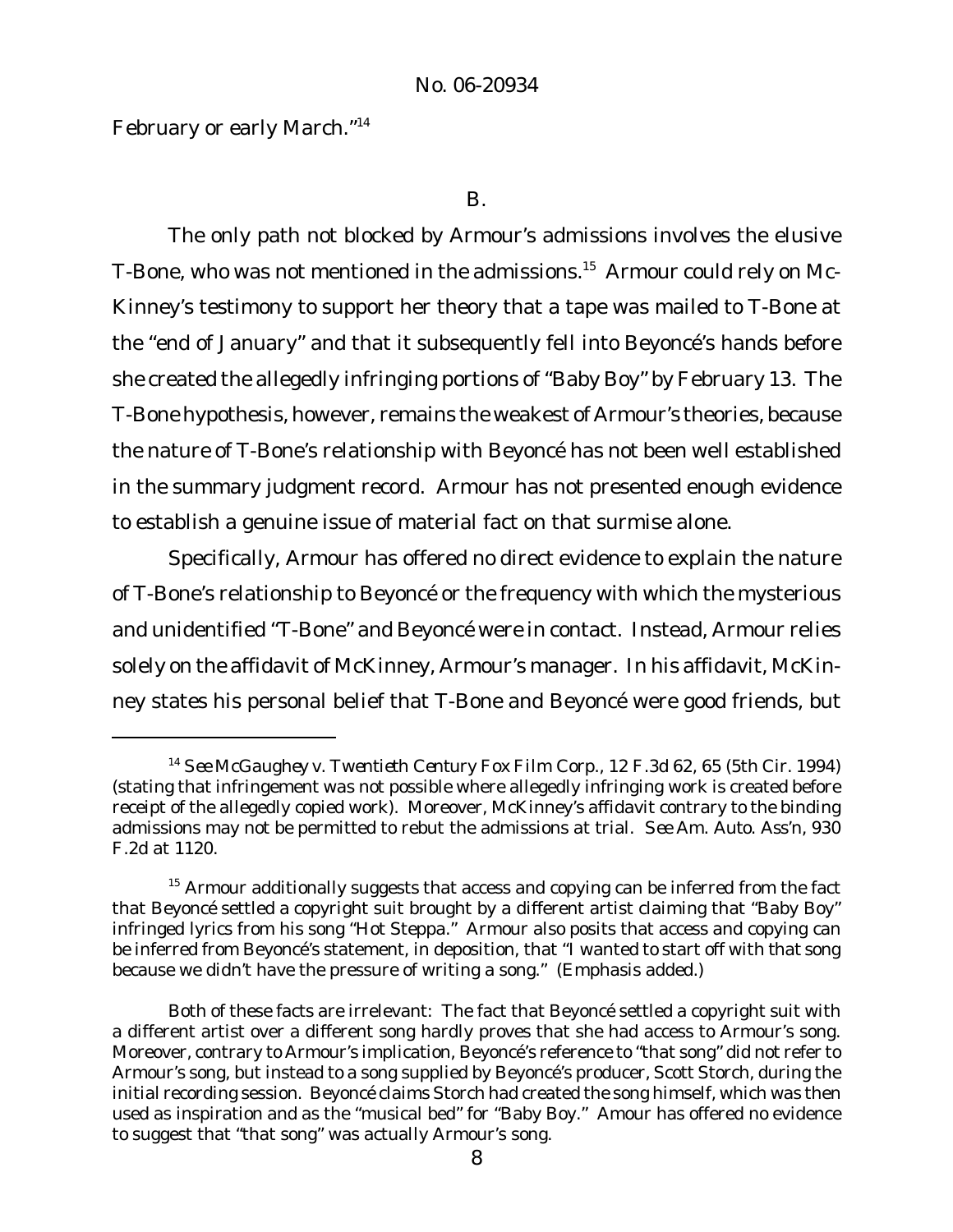he provides no information about the basis for this knowledge or about the frequency with which Beyoncé and T-Bone communicated. The only other evidence supplied by the affidavit suggests that Beyoncé and T-Bone had worked together on a movie set in the past and that T-Bone had played one of Armour's previous demo tapes for everyone on the set to hear. There is no other evidence in the record to support Armour's theory implicating T-Bone. Not surprisingly, the record contains no affidavit from, or deposition of, T-Bone.

Even construed in the light most favorable to Armour, this evidence alone is not significantly probative of a reasonable opportunity for access. For a jury to infer access, it would have to make the following leaps of logic, none of which is substantiated by evidence in the summary judgment record: (1) T-Bone and Beyoncé were in fact good friends;<sup>16</sup> (2) T-Bone and Beyoncé regularly communicated;<sup>17</sup> (3) T-Bone received and listened to the demo tape that McKinney claims to have mailed to him in "late January";<sup>18</sup> (4) after receiving and listening to it, T-Bone gave the tape to Beyoncé; (5) Beyoncé received the tape and had the opportunity to listen to it; (6) all of this happened in the two short weeks between the date McKinney mailed the demo tape at the "end of January" and the

 $16$  Although other circuits have presumed access on the basis of a "close relationship" between the third-party intermediary and the alleged infringer, Armour has not offered reasonably probative evidence to establish that Beyoncé and T-Bone had a close relationship. *See Towler*, 76 F.3d at 583 (reasoning that a court may infer access if intermediary has a "close relationship" with infringer); *Moore v. Columbia Pictures Indus., Inc.*, 972 F.2d 939, 944 (8th Cir. 1992) (finding access where intermediary was "in a position to provide suggestions" to infringer). McKinney's affidavit proves only that McKinney personally believes Beyoncé and T-Bone to be good friends and does not indicate any basis for that belief. Although credibility determinations at summary judgment are resolved in favor of the non-moving party, the full weight of McKinney's affidavit establishes at most that he honestly believes them to be good friends.

 $17$  In her deposition, Beyoncé admits that she knows of T-Bone but maintains that they are not friends and do not communicate with one another "at all." Armour has presented no evidence to refute Beyoncé's claim.

 $18$  Armour has shown no evidence identifying T-Bone's address or the address to which the tape was mailed.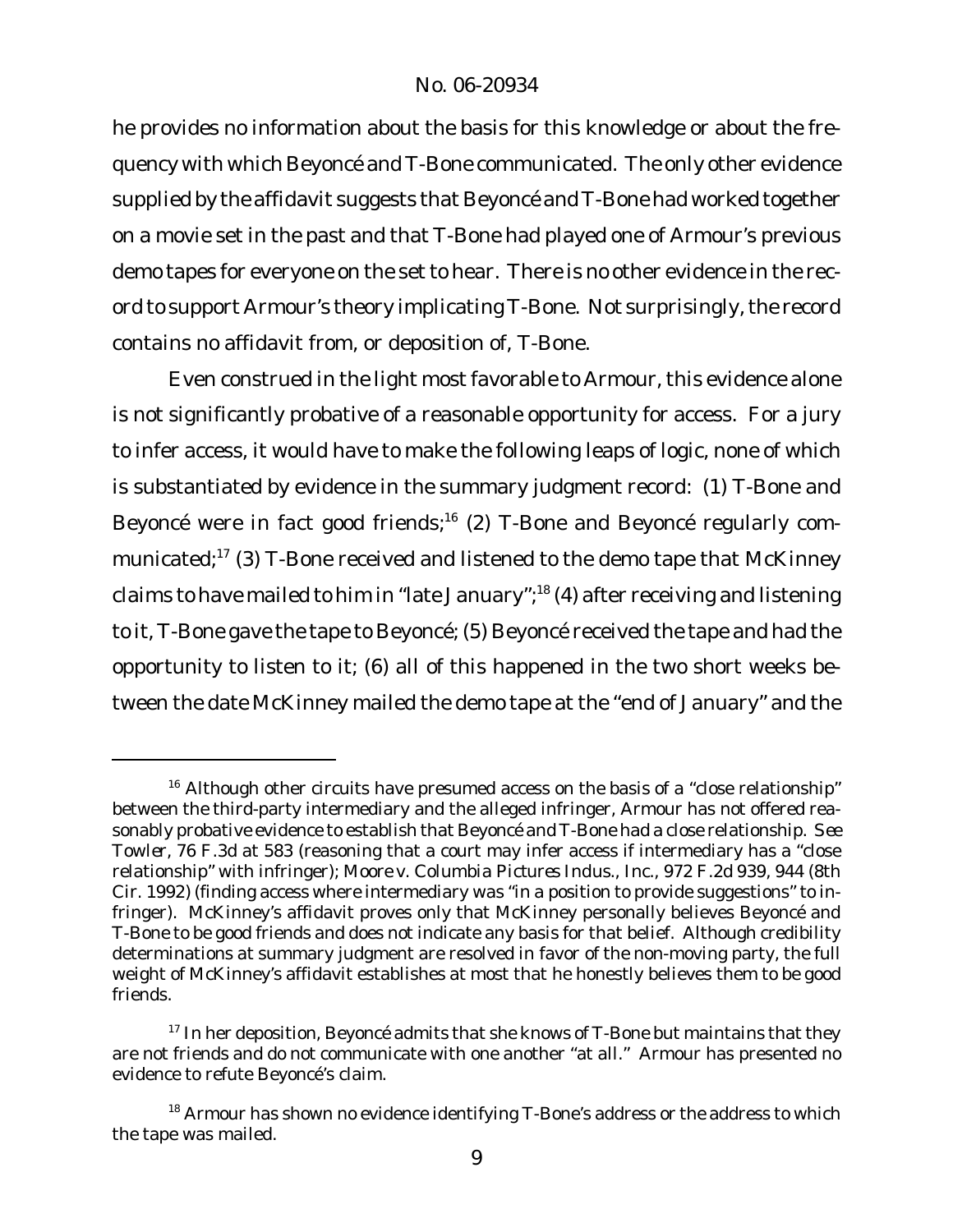recording of "Baby Boy" on or before February 13.

Without more probative evidence to substantiate such a long chain of inferences, the T-Bone theory requires too much "speculation and conjecture" on which to rest the conclusion that Beyoncé had a reasonable opportunity for access. *See Peel*, 238 F.3d at 396. No reasonable jury could find access on the basis of that summary judgement evidence alone. Accordingly, because Armour's only theory not barred by her binding admissions fails, she cannot establish access, and her copyright claim therefore cannot survive summary judgment.<sup>19</sup>

# IV.

Armour argues that the district court abused its discretion in awarding Beyoncé costs. Because Armour did not file a timely notice of appeal of the postjudgment order on costs, she has waived any objection.

On September 21, 2006, the district court issued its memorandum and order granting summary judgment, from which Armour filed a timely notice of appeal. After the summary judgment order was issued, Beyoncé filed a motion for costs and attorneys' fees. On November 7, the court issued its order awarding costs to Beyoncé. On November 8, Armour filed a motion for reconsideration, which was denied, but Armour never filed a separate notice of appeal objecting to the cost award.

"'[A]n appeal from a final judgment sufficiently preserves all *prior orders* intertwined with the final judgment,' even when those prior orders are not specifically delineated in the notice of appeal." *Fiess v. State Farm Lloyds*, 392 F.3d 802, 806 (5th Cir. 2004) (emphasis added) (quoting *Trust Co. v. N.N.P., Inc.*, 104

 $19$  Although Armour might theoretically establish factual copying without access by proving the songs are so "strikingly similar" that "copying is the only realistic basis for the similarities at hand," the songs, which we have reviewed as part of the record, are in no way similar enough for a reasonable jury to make such a finding. *See* 4 MELVILLE B. NIMMER & DAVID NIMMER, NIMMER ON COPYRIGHT § 13.02[B], at 28.1 (2007).